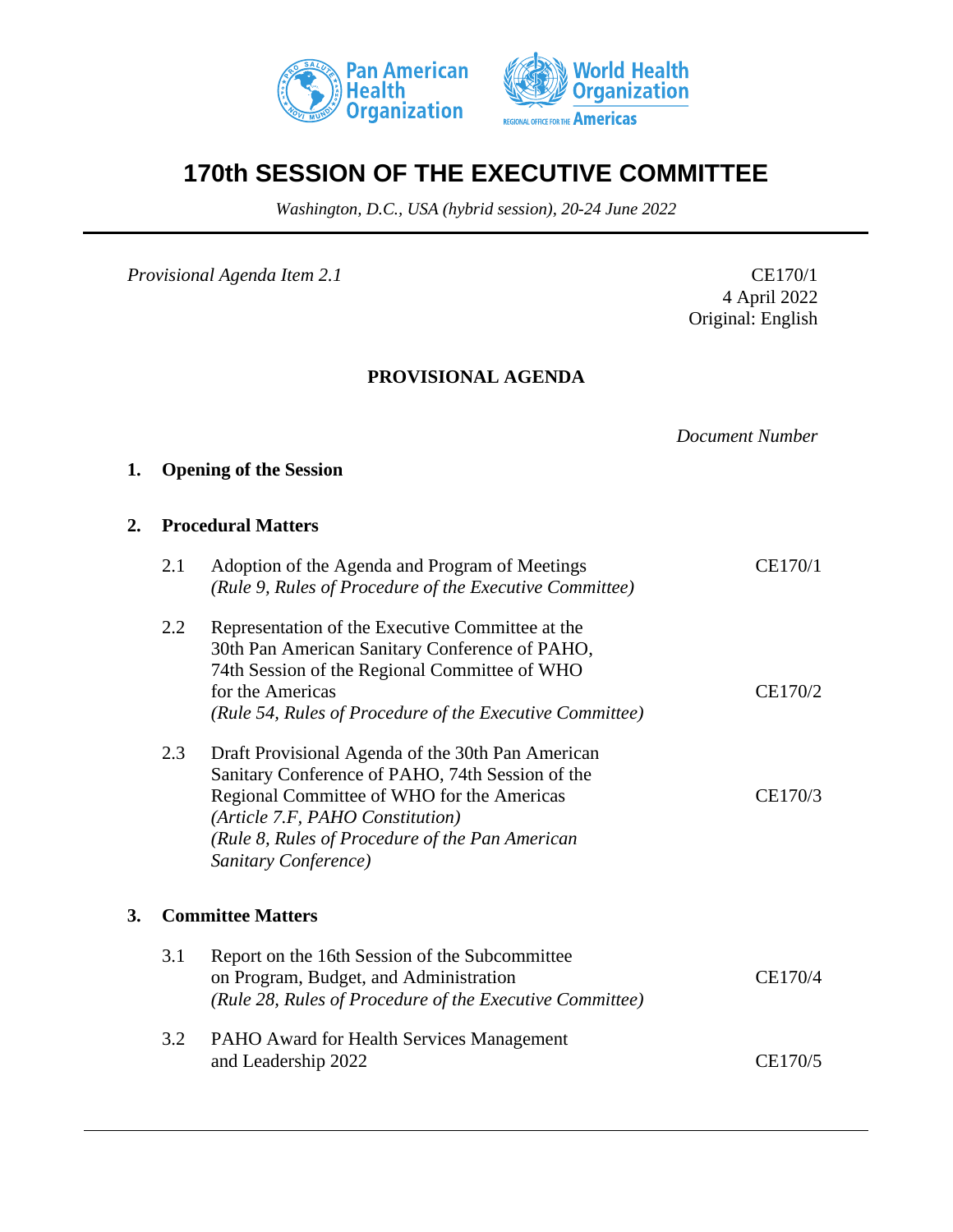*Document Number*

| 3. |                                             | <b>Committee Matters (cont.)</b>                                                                                                                                                |          |  |
|----|---------------------------------------------|---------------------------------------------------------------------------------------------------------------------------------------------------------------------------------|----------|--|
|    | 3.3                                         | <b>Engagement with non-State Actors</b>                                                                                                                                         | CE170/6  |  |
|    | 3.4                                         | Non-State Actors in Official Relations with PAHO                                                                                                                                | CE170/7  |  |
|    | 3.5                                         | Report of the Ethics Office for 2021                                                                                                                                            | CE170/8  |  |
|    | 3.6                                         | Report of the Investigations Office for 2021                                                                                                                                    | CE170/9  |  |
|    | 3.7                                         | Report of the Audit Committee of PAHO                                                                                                                                           | CE170/10 |  |
|    | 3.8                                         | Appointment of One Member to the Audit Committee<br>of PAHO                                                                                                                     | CE170/11 |  |
| 4. | <b>Program Policy Matters</b>               |                                                                                                                                                                                 |          |  |
|    | 4.1                                         | Program Budget of the Pan American Health Organization<br>2022-2023: Proposed Amendments                                                                                        | CE170/12 |  |
|    | 4.2                                         | Preliminary Report of the End-of-biennium Assessment<br>of the PAHO Program Budget 2020-2021/First Interim Report<br>on the Implementation of the PAHO Strategic Plan 2020-2025 | CE170/13 |  |
|    | 4.3                                         | Policy for Recovering Progress toward the Sustainable<br>Development Goals with Equity through Action on the Social<br>Determinants of Health and Intersectoral Work            | CE170/14 |  |
|    | 4.4                                         | Policy for Improving Mental Health                                                                                                                                              | CE170/15 |  |
|    | 4.5                                         | Policy on Integrated Care for Improved Health Outcomes                                                                                                                          | CE170/16 |  |
|    | 4.6                                         | Policy to Strengthen National Regulatory Systems for Medicines<br>and Other Health Technologies                                                                                 | CE170/17 |  |
|    | 4.7                                         | Strategy on Regional Genomic Surveillance for Epidemic<br>and Pandemic Preparedness and Response                                                                                | CE170/18 |  |
| 5. | <b>Administrative and Financial Matters</b> |                                                                                                                                                                                 |          |  |
|    | 5.1                                         | Report on the Collection of Assessed Contributions                                                                                                                              | CE170/19 |  |
|    | 5.2                                         | Financial Report of the Director and Report of the External<br>Auditor for 2021                                                                                                 | OD365    |  |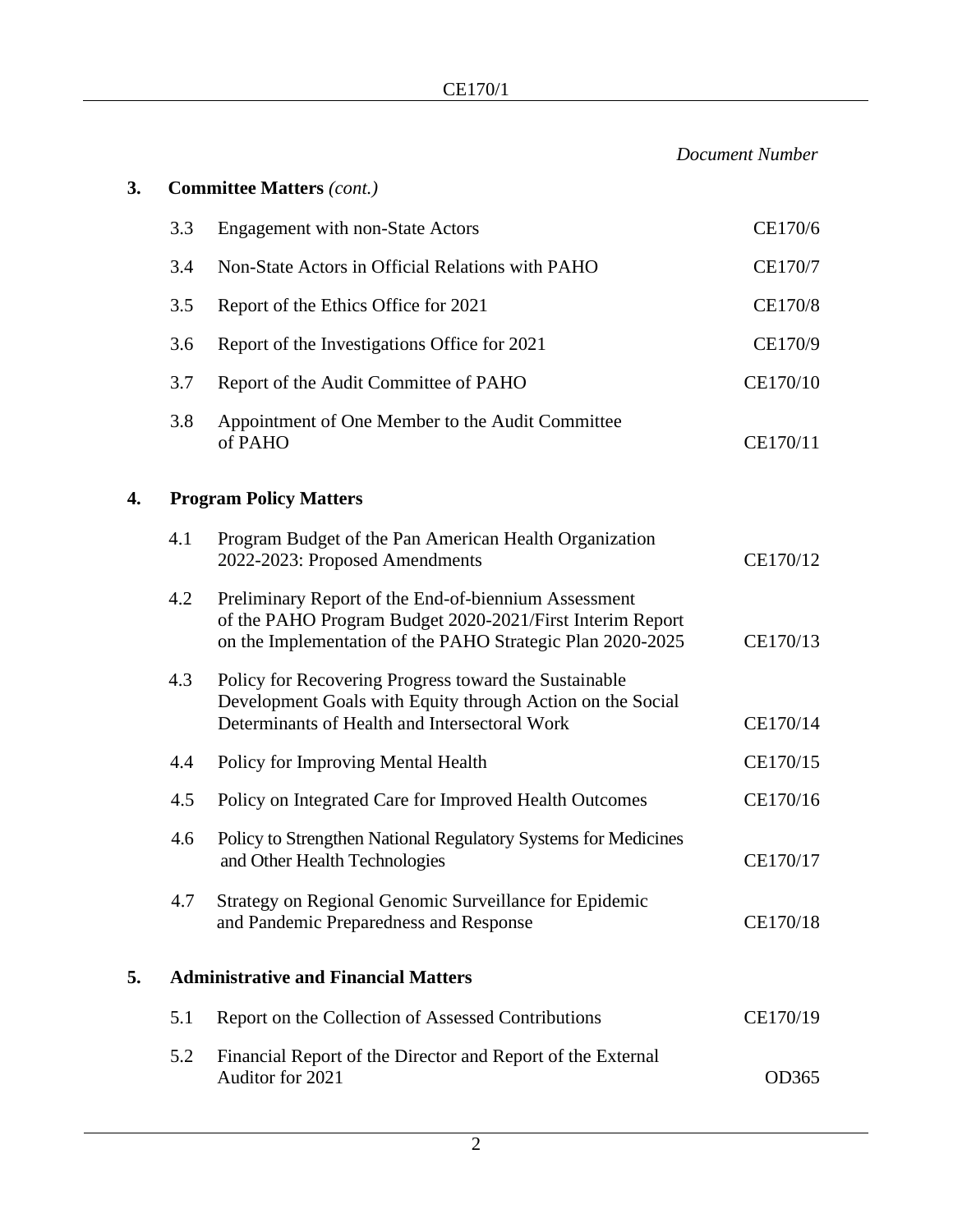|    |     |                                                                                                                                                                                                                                                                                                   | <b>Document Number</b> |
|----|-----|---------------------------------------------------------------------------------------------------------------------------------------------------------------------------------------------------------------------------------------------------------------------------------------------------|------------------------|
| 5. |     | <b>Administrative and Financial Matters (cont.)</b>                                                                                                                                                                                                                                               |                        |
|    | 5.3 | Amendments to the Financial Regulations and Financial Rules<br>of PAHO                                                                                                                                                                                                                            | CE170/20               |
|    | 5.4 | Programming of the Budget Surplus                                                                                                                                                                                                                                                                 | CE170/21               |
|    | 5.5 | Update on the Appointment of the External Auditor of PAHO<br>for 2024-2025 and 2026-2027                                                                                                                                                                                                          | CE170/22               |
|    | 5.6 | Report of the Office of Internal Audit for 2021                                                                                                                                                                                                                                                   | CE170/23               |
|    | 5.7 | Update on the Master Capital Investment Fund                                                                                                                                                                                                                                                      | CE170/24               |
|    | 5.8 | Report on the Status of the Emergency Loan from the<br>Revolving Fund for Access to Vaccines to the Regional<br>Revolving Fund for Strategic Public Health Supplies<br>(Resolution CE168.R10 [2021])                                                                                              | CE170/25               |
| 6. |     | <b>Personnel Matters</b>                                                                                                                                                                                                                                                                          |                        |
|    | 6.1 | Amendments to the Pan American Sanitary Bureau<br><b>Staff Regulations and Rules</b>                                                                                                                                                                                                              | CE170/26               |
|    | 6.2 | Human Resources Management in the Pan American<br><b>Sanitary Bureau</b>                                                                                                                                                                                                                          | CE170/27               |
|    | 6.3 | Statement by the Representative of the PAHO/WHO<br><b>Staff Association</b>                                                                                                                                                                                                                       | CE170/28               |
|    | 6.4 | Preventing and Responding to Sexual Exploitation and Abuse<br>in PAHO                                                                                                                                                                                                                             | CE170/29               |
| 7. |     | <b>Matters for Information</b>                                                                                                                                                                                                                                                                    |                        |
|    | 7.1 | Process for the Election of the Director of the Pan American<br>Sanitary Bureau and the Nomination of the Regional Director<br>of the World Health Organization for the Americas<br>(Article 21.A, PAHO Constitution)<br>(Rule 56, Rules of Procedure of the Pan American Sanitary<br>Conference) | <b>CE170/INF/1</b>     |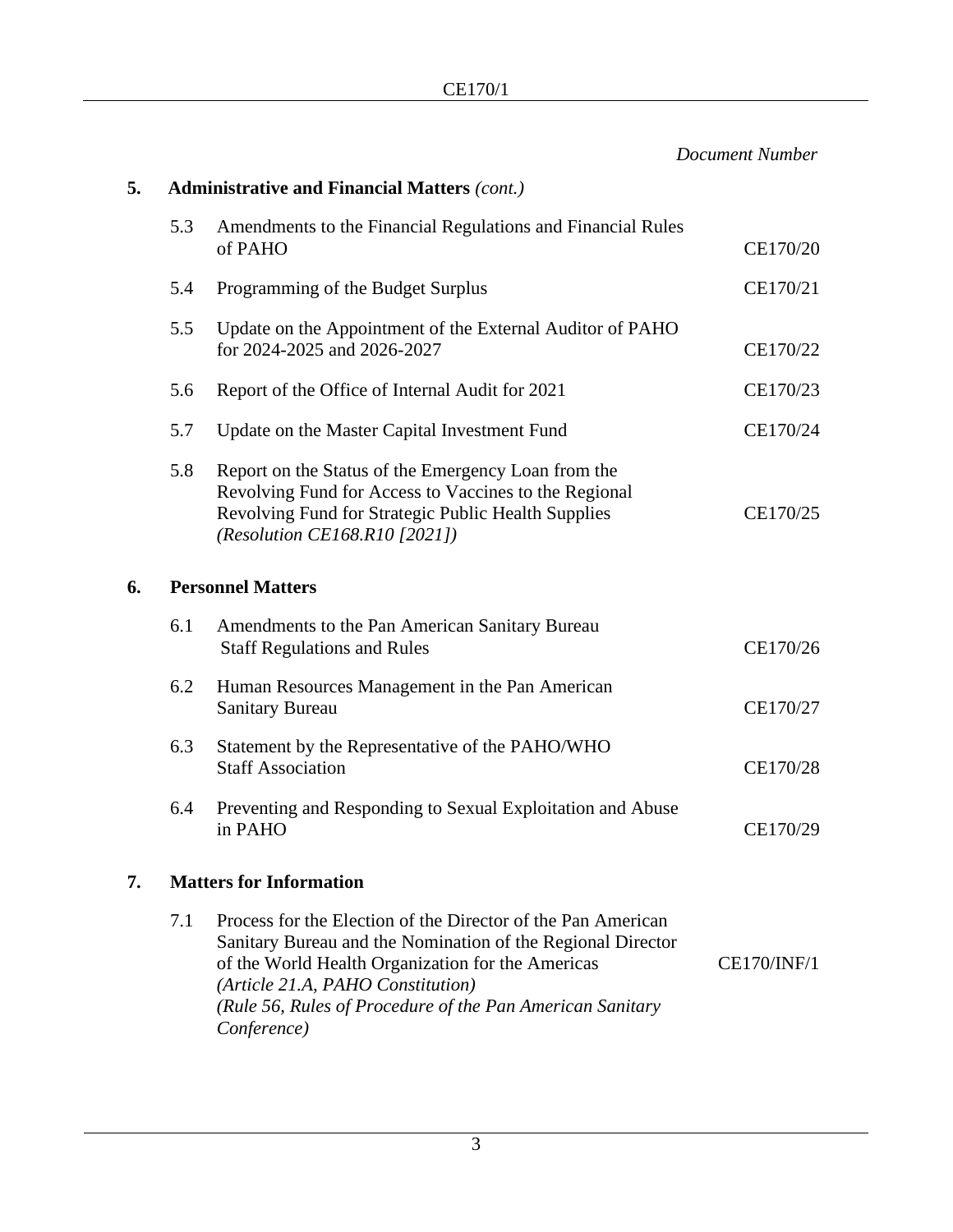|    |      |                                                                                                                                                     | <b>Document Number</b> |
|----|------|-----------------------------------------------------------------------------------------------------------------------------------------------------|------------------------|
| 7. |      | <b>Matters for Information (cont.)</b>                                                                                                              |                        |
|    | 7.2  | Update on the COVID-19 Pandemic in the Region<br>of the Americas<br>(Resolution CD58.R9 [2020])                                                     | <b>CE170/INF/2</b>     |
|    | 7.3  | Report on Strategic Issues between PAHO and WHO                                                                                                     | <b>CE170/INF/3</b>     |
|    | 7.4  | Implementation of the International Health Regulations                                                                                              | <b>CE170/INF/4</b>     |
|    | 7.5  | Monitoring of the Resolutions and Mandates of the<br>Pan American Health Organization<br>(Resolution CD55.R11 [2016])                               | <b>CE170/INF/5</b>     |
|    | 7.6  | Strategy and Plan of Action on Substance Use and<br>Public Health: Final Report<br>(Resolution CD50.R2 $[2010]$ )<br>(Resolution CD51.R7 $[2011]$ ) | <b>CE170/INF/6</b>     |
|    | 7.7  | Strategy and Plan of Action on Epilepsy: Final Report<br>(Resolution CD51.R8 $[2011]$ )                                                             | <b>CE170/INF/7</b>     |
|    | 7.8  | Plan of Action to Reduce the Harmful Use of Alcohol:<br><b>Final Report</b><br>(Resolution CD51.R14 [2011])                                         | <b>CE170/INF/8</b>     |
|    | 7.9  | Strategy and Plan of Action on Urban Health: Final Report<br>(Resolution CD51.R4 $[2011]$ )                                                         | <b>CE170/INF/9</b>     |
|    | 7.10 | Plan of Action for Disaster Risk Reduction 2016-2021:<br><b>Final Report</b><br>(Resolution CD55.R10 [2016])                                        | <b>CE170/INF/10</b>    |
|    | 7.11 | Health Technology Assessment and Incorporation into<br><b>Health Systems: Final Report</b><br>(Resolution CSP28.R9 $[2012]$ )                       | CE170/INF/11           |
|    | 7.12 | Progress Reports on Technical Matters:                                                                                                              | CE170/INF/12           |
|    |      | Plan of Action for Cervical Cancer Prevention<br>Α.<br>and Control 2018-2030: Progress Report<br>(Resolution CD56.R9 $[2018]$ )                     |                        |